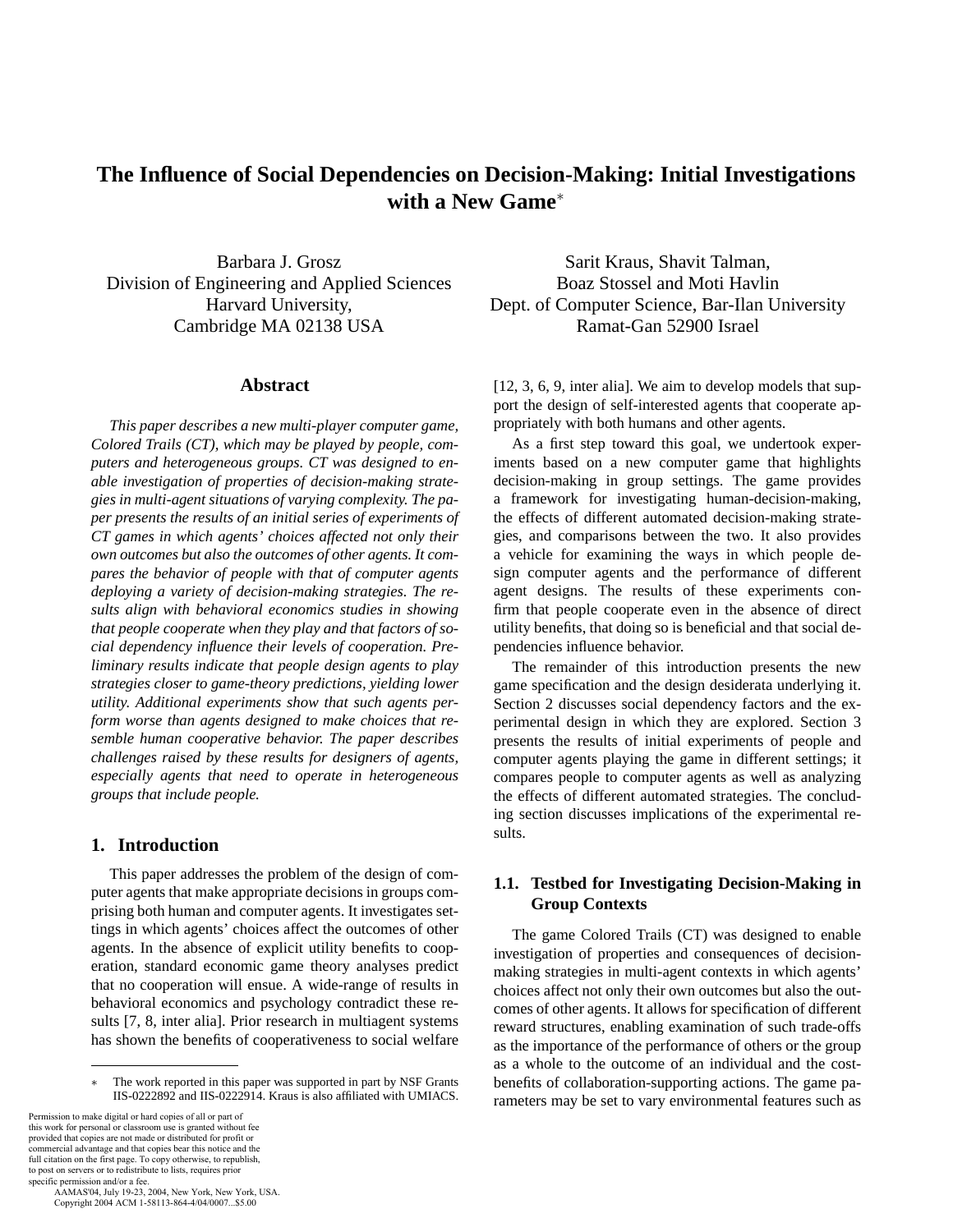task complexity, availability of and access to task-related information, and the dependencies between agents.

A key determinant of CT design was the goal of providing a vehicle for comparing the decision-making strategies people deploy when they interact with other people with those they deploy when computer systems are members of their groups. We wanted people to be challenged in playing the game and interested in building agents that could play it. The CT architecture allows games to be played by groups comprising people, computer agents, or heterogeneous mixes of people and computers. As a result, CT may also be used to investigate learning and adaptation of computer decision-making strategies in both human and computer-agent settings [4].

As a test-bed environment for decision-making strategies, CT provides several features not present in other multiagent games and simulation environments [13, 5, 11, inter alia]. It highlights the possible influences of inter-agent relationships on decisions, rather than focusing on plan execution, modification or group performance. The complexity of the game may vary across several dimensions including the number of players; the information about the environment available to different players; information about individual agents available publicly to all players, to subgroups, or only privately; the scoring rules; the types of communication possible among agents; and, the negotiation protocol. CT's wider variety of parameters also means it can model more complex scenarios than the games typically used in behavioral economics [2, 10, inter alia].

## **1.2. Colored Trails Game Specification**

Colored Trails (CT) is played by two or more players on an NxM board of colored squares with a set of chips in colors chosen from the same palette as the squares. For each game of CT, one or more squares are designated as goal squares. Each player's piece is located initially in one of the non-goal squares, and each player is given a set of colored chips. The goal squares, distance to the goal and number of chips may vary for different players. A piece may be moved into an adjacent square, but only if the player turns in a chip of the same color as the square. The scoring function and corresponding player-objectives<sup>1</sup> of a CT game may be varied to provide for testing of different kinds of decision-making contexts, but these objectives are all of the general form that certain players or a certain number of players end up in a specified goal square. Chips may be exchanged, and the conditions of exchange varied to model different group dynamics and decision-making situations.

Permission to make digital or hard copies of all or part of this work for personal or classroom use is granted without fee provided that copies are not made or distributed for profit or commercial advantage and that copies bear this notice and the full citation on the first page. To copy otherwise, to republish, to post on servers or to redistribute to lists, requires prior specific permission and/or a fee.

 AAMAS'04, July 19-23, 2004, New York, New York, USA. Copyright 2004 ACM 1-58113-864-4/04/0007...\$5.00

The scoring function is a parameter of CT game instances and may be set to reflect different possible social policies and utility trade-offs. This function establishes a context in which to investigate the effects of different decision-making mechanisms. For example, by varying the relative weights of individual and group good in the scoring function, collaborative behavior may become more, or less, beneficial.

Two parameters of a CT game may be used to vary the inter-dependence of players. First, the scoring function may stipulate a *reward dependence* by having the scores of a player depend in some way on the scores of other agents. Second, there is a *task dependence* that arises whenever players lack the chips they need to reach their goals and must depend on other players supplying those chips. The term "task dependence" reflects the similarity with agents depending on others for the performance of their tasks.

The CT framework allows agreements between players to be either enforceable or not. If a player's score depends on that player's performance alone, then the combination of unenforceable agreements and a finite horizon leads to a theoretical equilibrium result that no chips will be exchanged. These results apply whether or not players have information about each other's chips and follow from an argument similar to those for the repeated prisoners' dilemma with a finite horizon.

CT satisfies the design desideratum of providing an appropriate abstraction of the general task and decisionmaking situations faced by computer agents in multi-agent system situations. Play of CT models approximately the performance of actions by a group of agents. Colors correspond to agent capabilities and skills required by tasks; possession of a color chip corresponds to having a skill available for use at a time; not all agents get all colors much as the agents of a group activity have different capabilities and availability. Paths through the board correspond to complex tasks the constituents of which are individual tasks requiring the skills of the corresponding color.

Player objectives may be set to impose a need for players to make task allocation agreements. For instance, if the objectives for a game specify only that a certain number of agents get to a particular goal square without specifying individual goals for each agent, the players need to agree about which agents will head to different goal squares. The game environment may also be set to model different knowledge conditions. For example, varying the amount of the board an agent can "see" corresponds to varying information about task constituents or resource requirements, whereas varying the information players have about each other's chips corresponds to varying information agents have about the capabilities of others.

Various requirements on player-objectives, goal squares and paths correspond to different types of group activities and collaborative tasks. To distinguish collaborative team-

<sup>1</sup> In this paper, "goal" will be used only to refer to those squares on the board designated as goals. Players may have many objectives besides getting their pieces in the goal square. To avoid confusion, the paper will use "objectives" rather than "goal" to refer to this larger set.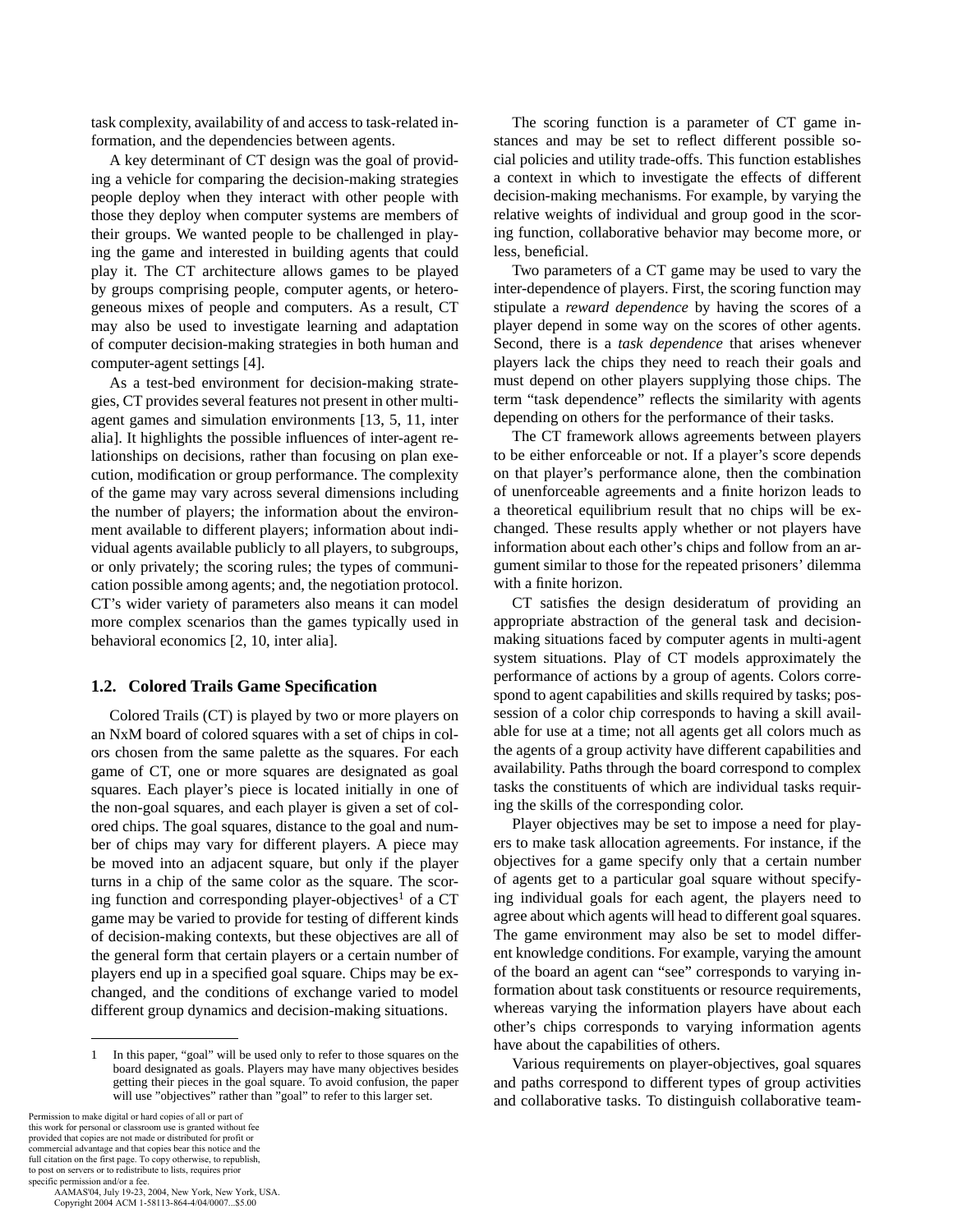work from settings in which agents act independently, the scoring function may have a significant reward-dependence factor. To model the need for agents to be helpful, players may be task dependent; helpful behavior occurs when a player who has a chip needed by another player gives the chip to that player in some reasonably balanced exchange.

# **2. Experimental Design: Social Dependency**

Our initial investigation using CT examined "helpful behavior choices", the decisions agents need to make about assisting others in their individual responsibilities, either to make possible another agent's completion of a task or to improve the quality or decrease the costs of another agent's task performance. In general task situations, the circumstances under which one agent will decide to help another vary and may depend on such factors as whether the agents are on a team or acting completely independently.

The initial experiments examined the performance of individuals in different reward-dependence conditions (cf. [13]). Although we are ultimately interested in team behavior, teams comprise individuals. To determine team influences on behavior and performance, baseline measures of the performance of individuals in different environments are required, both for people playing one another and for games in which computer agents participate.

To vary reward dependence and thus establish different social environments, a "social dependency factor" (*SDwt*) was included in the scoring function. In particular, for player  $P_i$  the experiments used the scoring function,

 $score(P_i) = base(P_i) + SDwt^{\sum_{j \in \{1,...,N\}, j \neq i} base(P_j)}$ where  $base(P_i)$  is determined by the performance of  $P_i$ alone and  $N$  is the number of players. If SDwt is zero, a player's score is independent of the performance of other players; if it is non-zero, a player's score combines that player's individual-performance score and a weighted average of the individual scores of the other players.

The game protocol comprised two phases, a communication phase and a movement phase. Agreements reached during the communication phase were not binding. Players could send chips to other players throughout the communication phase. However, to simulate simultaneous sending of chips, the game controller only delivered chips at the end of the communication phase. To allow comparison of CT play with the no-exchange game theoretic equilibria, chip exchange agreements were not enforceable.

The initial experiments investigated the following two hypotheses: (1) Higher SDwt will lead to an increase in helpful behavior. In particular, when SDwt was higher, we expected agents to give other agents chips more frequently and to ask for fewer chips in exchange. (2) If players can reach the goal without the help of others, they will give

Permission to make digital or hard copies of all or part of this work for personal or classroom use is granted without fee provided that copies are not made or distributed for profit or commercial advantage and that copies bear this notice and the full citation on the first page. To copy otherwise, to republish, to post on servers or to redistribute to lists, requires prior specific permission and/or a fee.

 AAMAS'04, July 19-23, 2004, New York, New York, USA. Copyright 2004 ACM 1-58113-864-4/04/0007...\$5.00

chips to others less frequently and will ask more in exchange. However, players able to reach the goal on their own, will be more helpful if SDwt is higher.

For these experiments, the CT games were played by groups of four players, the board was 6x6, the palette was 5 colors, and there was a single goal square for all players. This setting was chosen to be relatively simple but complex enough both to study the effects of SDwt within group environments and to provide a good set of baselines for subsequent investigations of team behavior. The four-player setup allows for multiple sources of potential help for players missing chips. It also provides a baseline for comparison in subsequent research with games played by two teams of two players each, which is the smallest possible team size. The 6x6 board size was chosen to restrict the complexity of path-finding for both people and computer agents, and the palette was set to enable interesting chip distributions.

Most of the games were played with players able to see the full board (*board visibility*), but not provided with any information about the chips held by other agents (no *chips visibility*). Full board visibility limits the knowledge acquisition needs of players. They are able to compute the chips they require individually to reach the goal and also the chip needs of other players. The restriction of chip distribution information separates, to some degree, decisions about chip exchanges from scoring information, thereby making helpful behavior distinct from score optimization computations. If players have complete knowledge of the chip distribution as well as the scoring function, they can compute for each possible chip (re)distribution the change in their own scores and the change in all other agents' scores. Thus, chip-exchange decisions could become simply decisions about relative score improvements. This possibility has three problems. First, there is the computational cost of examining the set of possible chip re-distributions in an attempt to "optimize". Second, it turns "helpfulness" into a utility function computation rather than separating out a helpfulness "characteristic" factor for examination. Third, full chip visibility corresponds in the task-analogue to full knowledge of other agents' capabilities, which is an unrealistic assumption. As the remaining sections of this paper reveal, though relatively simple, this setting was complex enough to generate interesting results, lead to a range of systems design choices, and yield varying behavior on the part of both people and computer agents.

Three classes of experiments were performed, one involving 4-player groups of people and the other two involving 4-player groups of computer agents. Subjects for the human player groups were drawn from a population of upperclass and master's computer science students at Bar Ilan University who were not experts in negotiation strategies nor in economic theories directly relevant to agent design (e.g., game theory, decision theory). Two types of computer agents were deployed: peer-designed agents (PDAs)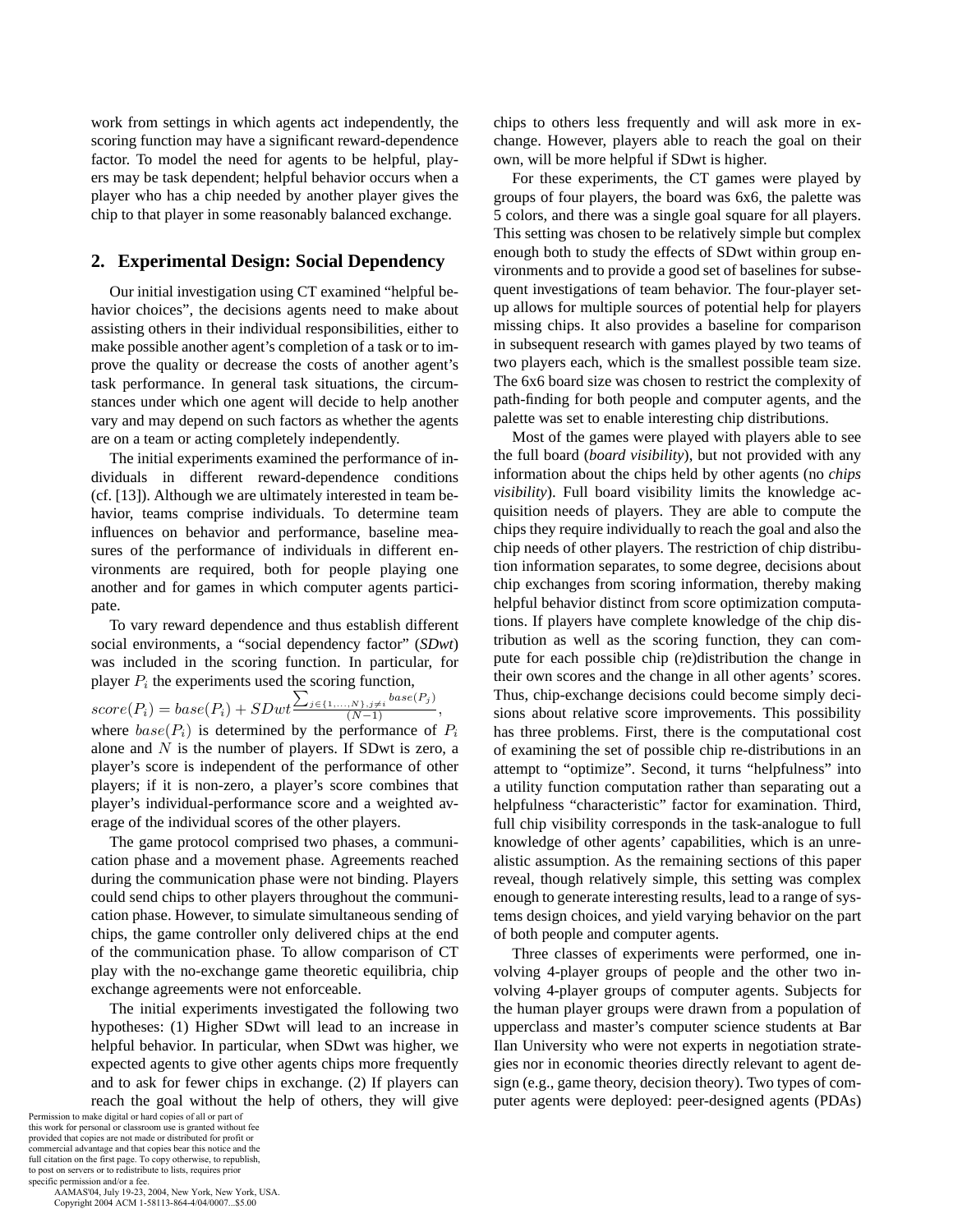and controlled-design agents (CDAs). The PDAs were developed by subjects drawn from the same population as, but distinct from, those who played in the 4-person experiments. One goal of this experiment was to determine whether the subjects would design agents differently depending on whether SDwt was a factor in the score or not. A secondary goal was to determine whether they would design agents to play the way their peers did.

The CDAs were designed to be tunable with respect to the level of cooperativeness of agents as reflected by their willingness to trade chips and the kinds of exchanges they made. Three CDA types were designed, low-cooperative (LC), medium-cooperative (MC), and highly cooperative (HC) agents. The LC agents' strategy was close to the no-exchange game-theory equilibrium strategy. They never gave chips to other agents. HC agents embodied a strategy at the other extreme. They almost always responded to requests or offered chips to other agents. When they were able to reach the goal without help, they would offer 1:1 chip exchanges. If they needed to obtain chips from other agents to reach the goal, they would propose 2:1 deals in which they offered twice as many chips as they requested. They never asked for more chips than they were willing to give. MC agents had a strategy between LC and HC. Like the HC agent, they exchanged chips, but they attempted to obtain more chips than they gave on each exchange. They would propose 1:1 exchanges only if a chip they required to reach the goal was needed for their next move.

The individual performance of a player of CT may be measured according to different criteria, corresponding approximately to different ways of measuring task performance. The scoring rule used for the experiments described in this paper incorporates three factors in the individualagent score: (1) whether the player reached the goal state (analogous to completing its tasks); (2) the distance of the player from the goal square, if the goal is not reached (closer is analogous to completing more of its tasks); (3) the number of chips the player possessed at the end of the game (related to the cost of performing its tasks). Both the experimental set up for people and the instructions to agent designers made clear that performance of individuals was measured non-competitively; players were to try to maximize their own scores, not to minimize other agents' scores.

In addition to comparing agents' scores, we analyzed the influence of SDwt on the players' exchange rates, distinguishing three kinds of players with respect to exchanges in a game: (1) *reciprocal exchange players*: players who both sent chips to other players and received chips from other players; (2) *take exchange players*: players who received chips from other players, but did not send any chips to others; and (3) *give exchange players*: players who sent chips, but did not get any chips in return. In addition, we categorize as *idle* players who neither sent not received chips.

The experiments used two different game boards. The

Permission to make digital or hard copies of all or part of this work for personal or classroom use is granted without fee provided that copies are not made or distributed for profit or commercial advantage and that copies bear this notice and the full citation on the first page. To copy otherwise, to republish, to post on servers or to redistribute to lists, requires prior specific permission and/or a fee.

 AAMAS'04, July 19-23, 2004, New York, New York, USA. Copyright 2004 ACM 1-58113-864-4/04/0007...\$5.00

"all dependent" (*AllDep*) board was constructed so that every player was task dependent. To reach the goal, all players needed at least one chip from another player, and each player had some chips it could offer to help other players. The "one self-sufficient" (*OneSelf*) board was constructed such that one player was not task-dependent. This selfsufficient player (the *SelfS* role) was able to reach the goal without help from any other player. The three other players were task-dependent on the *SelfS* player; they needed a chip that only that player could provide.

# **3. Experimental Results**

The experimental results will be presented separately for the games played by people, PDAs, and CDAs. Some results will separate the *AllDep* and *OneSelf* boards, but others will combine performance across these settings. Experiments in which players had chip visibility will be referred to as "full visibility" and those in which players could not see each other's chips will be referred to as "no visibility". To explore CT's use in investigating a wider range of possibilities, the initial experiments varied a number of features of the experimental setting. As a result, in some cases, the numbers of players for certain settings are not sufficient to provide statistically significant results. We indicate the level of significance when the p-value  $\leq$  0.05. A small number of additional especially interesting results are given that though suggestive require more extensive testing to establish significance.

## **3.1. Experimental Setting and Basic Results**

In the experiments in which people played CT, 208 upperclass undergraduate and graduate computer science students at Bar-Ilan University participated in 143 4-player games. On average, each subject participated in 2.75 games. Of these games, a total of 64 games were played with full board visibility and 79 with no visibility. The *AllDep* board games were played in two reward-dependency conditions, SDwt=0 and with SDwt=0.1. The *OneSelf* board games were played with SDwt=0 or SDwt=0.9. Subjects communicated and made moves through CT's GUI using a strictly controlled negotiation language and were not permitted to interact otherwise. They were not told the identities of the subjects with whom they played, nor were they able to to see each others' terminals.

The results, analyzed along a number of dimensions in subsequent sections, are summarized in Table 1. The column labelled "# reached goal" gives the average number of people reaching the goal in each game. "Private score" gives the average base score of the agents. "Total Score" is the average total score which includes any influence of other agents' performance.

The PDAs were obtained from 23 one- or two-person teams of upperclass and master's computer science students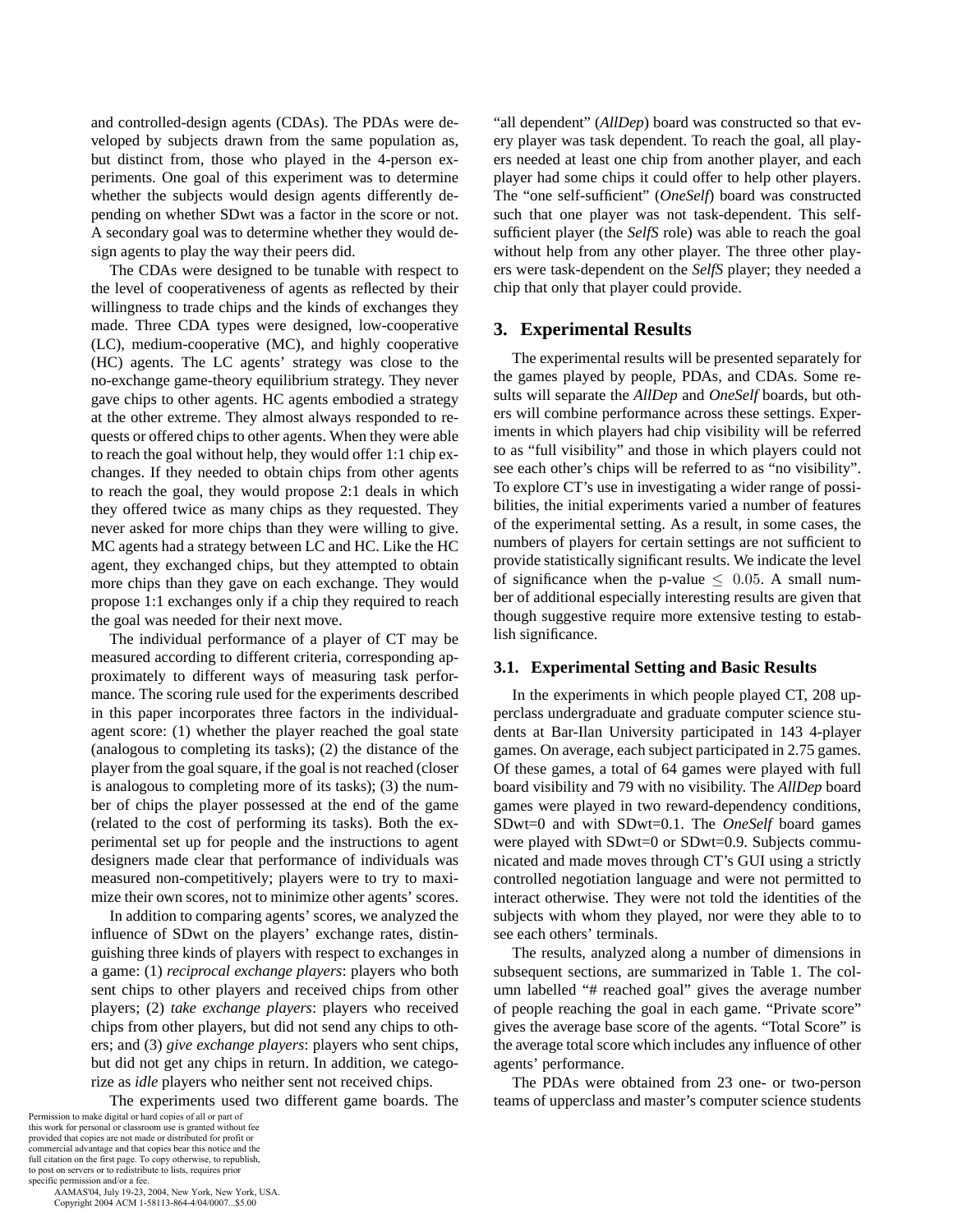|        |                     | # reached | Private | Total  |
|--------|---------------------|-----------|---------|--------|
|        |                     | goal      | score   | score  |
| No     | $AllDep$ SDwt=0     | 2.53      | 161.03  | 161.03 |
| visi-  | $AllDep$ SDwt $>0$  | 2.83      | 177.34  | 195.08 |
| bility | OneSelf SDwt=0      | 2.41      | 141.58  | 141.58 |
|        | $OneSelf$ SDwt $>0$ | 2.73      | 158.71  | 301.55 |
| Full   | $AllDep$ SDwt=0     | 2.44      | 156.04  | 156.04 |
| Visi-  | $AllDep$ SDwt $>0$  | 3.30      | 200.04  | 220.04 |
| bility | OneSelf SDwt=0      | 2.60      | 151.87  | 151.87 |
|        | $OneSelf$ SDwt $>0$ | 2.61      | 149.87  | 284.75 |

**Table 1. Results of People Playing CT**

|               |                       | # reached      | Private            |
|---------------|-----------------------|----------------|--------------------|
|               |                       | goal           | score              |
| <b>PDA</b>    | AllDep                | 1.2            | 94.67              |
|               | $\overline{O}$ neSelf | 1.1            | $\overline{70.13}$ |
| <b>CDA/LC</b> | AllDep                |                | 35.625             |
|               | <i><b>OneSelf</b></i> |                | 71.625             |
| CDA/MC        | AllDep                | $\mathfrak{D}$ | 136.75             |
|               | <b>OneSelf</b>        |                | 72.5               |
| CDA/HC        | <b>AllDep</b>         |                | 237                |
|               | <i><b>OneSelf</b></i> |                | 223                |

**Table 2. Homogeneous Groups in games with No Visibility,** SDwt = 0 **Condition: PDAs, CDA/LC: Low Cooperation Controlled Design, CDA/MC: Medium Cooperation, CDA/HC: High cooperation.**

at Bar Ilan, peers of (but distinct from) the human players. They were designed only for games with no chips visibility. Eleven agent-design teams were given a scoring rule that included SDwt. Twelve teams had no knowledge of possible reward dependence; the game specification they were given did not include SDwt. An analysis of the agent-design documents revealed that the scoring rule was seldom used directly in reasoning about exchanges; instead agents were designed to attempt to reach the goal with as many chips as possible. Thus, to our surprise, there were no significant differences between agents designed with and without SDwt. As a result, the experiments with PDAs focused on games with SDwt=0. Of the 23 teams, 11 implemented agents that could be used in CT experiments.

This agent-design experiment, although preliminary and small in scale, suggests that superficial, implicit mention of reward-dependence in the design specification may not affect design behavior. In contrast, this same incidental mention of SDwt in instructions to people playing the game did engender different behavior as discussed below.

Table 2 summarizes the basic results of games played by

Permission to make digital or hard copies of all or part of this work for personal or classroom use is granted without fee provided that copies are not made or distributed for profit or commercial advantage and that copies bear this notice and the full citation on the first page. To copy otherwise, to republish, to post on servers or to redistribute to lists, requires prior specific permission and/or a fee.

 AAMAS'04, July 19-23, 2004, New York, New York, USA. Copyright 2004 ACM 1-58113-864-4/04/0007...\$5.00

four, identical PDA agents (top section), and those played by four, identical agents of each of the CDA types (remaining sections). Each cell contains an average from the play of at least 40 individual agents. These results are compared with human performance in the next section. We then analyze the results with respect to the social dependency hypotheses and the influence of visibility.

## **3.2. Analysis and Comparison: PDAs and Humans**

We compared the performance in games with no visibility and  $SDwt = 0$  of four-player games of homogeneous PDAs with that in games played by people. We expected the performance of these groups to be similar because the PDAs were developed by students drawn from the same population as the human players. Furthermore, we hypothesized that the ability of PDAs to consider a larger set of possible paths to the goal and to send and respond to a large number of messages more easily, would give the PDAs a slight advantage over the human players.

To our surprise, people played significantly better than the PDAs. More players reached the goal and private scores were higher for human players than PDAs, as a comparison of the first and third rows of Table 1 (people) with the top row of Table 2 (PDAs) shows. (Total score cannot be used for comparison, because it differs only in the  $SDwt > 0$ settings.) In particular, the average private score for people playing games *AllDep* and *OneSelf* (with no visibility and SDwt=0) was significantly higher (t-test,  $p \leq 0.05$ ) than the average private score of the PDAs in these games. Furthermore, the average number of people reaching the goal in these games was significantly higher than the average number of PDAs reaching the goal ( $\chi^2$  test,  $p \leq 0.001$ ). CT play on a 6x6 board does not require sophisticated movement strategies, and both human players and PDAs were provided with a path finder procedure that helped them find possible paths to the goal and the chips needed for these possible paths. Thus, these differences in performance cannot be attributed to computational demands on the automated agents.

We explored a number of hypotheses as potential explanations for these results. Superficial possibilities did not hold. PDAs sent significantly more messages in the games than people sent, so lack of communication does not explain the lower performance of PDAs. The hypothesis that the overall number of chips sent by players influences performance was also not supported by analysis of the data. The average number of chips sent by PDAs was similar to the average number of chips sent by human players. However, especially in the no-visibility case, chips that are sent may not be useful for advancing toward the goal. For instance, a player desperate to get a chip to be able to move immediately, may offer a large number of chips in exchange for the one it needs. This kind of exchange increases the overall number of chips exchanged, but may not increase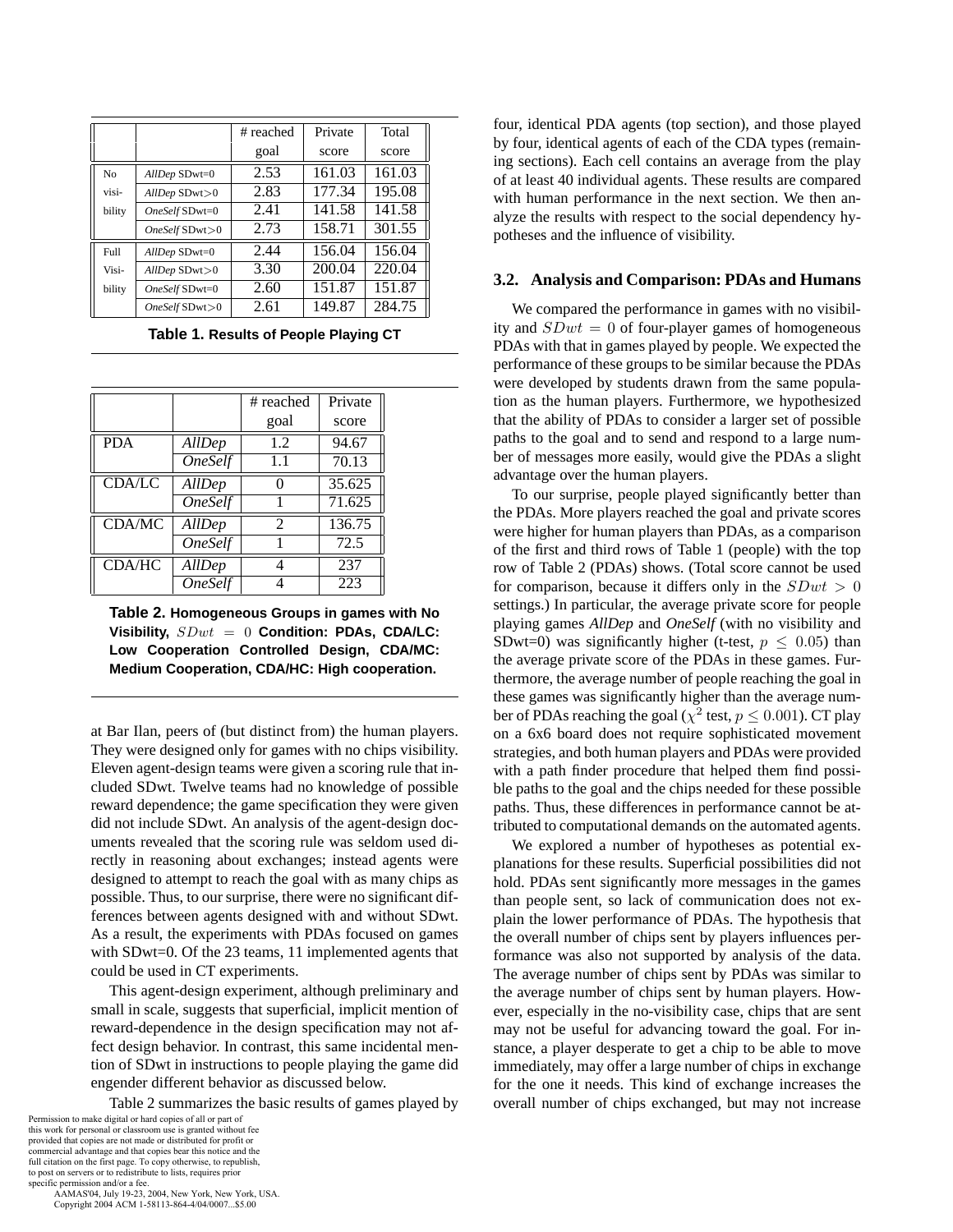

**Figure 1. Chip-exchange Comparison of People and PDAs; y-axis is percentage of players of each exchange type; Left: all games and players; Right:** *SelfS* **Role** *OneSelf* **Game.**

the number of agents able to reach the goal compared with 1:1 exchanges.

Two analyses were undertaken to examine the hypothesis that people achieved higher scores than PDAs because they were more helpful. First, we examined the percentages across all games of people and of PDAs in each exchange type—reciprocal-, take-, and give-exchange players and idle. Second, the performances of people and PDAs were compared to the different types of CDAs.

The charts in Figure 1 compare human players and PDAs with respect to chip exchange type, both overall (left) and for the *SelfS* role in the *OneSelf* game (right). The percentage of people who were reciprocal- and give-type players was significantly higher ( $\chi^2$  test; p=0.01) than the percentage of the PDAs in these categories. The percentage of PDAs that were idle (not involved in any chip exchange) was significantly higher ( $\chi^2$ ,  $p \leq 0.001$ ) than the percentage of people who were idle. These differences are more pronounced for the *SelfS* role in *OneSelf*. This role is one in which the player, from the initial chip distribution at the start of the game, does not need any chips from another player to reach the goal. Any exchanges the player participates in are helpful. Give-type exchanges are evidence of benevolence, since the player in no way takes advantage of the other player's weaker state. Reciprocal exchanges are also benevolent, because the player, by agreeing to give chips, takes a risk; it may not get any chips in return because agreements are not enforceable and exchanges are simultaneous. No PDA playing the *SelfS* role was of the give-exchange type. Most PDAs playing this role were idle (81%) while few of the human players were (11%). Most people in the *SelfS* role were reciprocal-exchange type (81%).

The results in Table 2 show PDAs perform between LC and MC in *AllDep* games and close to LC in *OneSelf* games. The performance of the human players, as shown in the first and third rows of Table 1, falls between that of MC and HC in both games. Thus, people resemble the more highly co-

 AAMAS'04, July 19-23, 2004, New York, New York, USA. Copyright 2004 ACM 1-58113-864-4/04/0007...\$5.00

operative CDAs, whereas the PDAs resemble the less cooperative ones.

Both analyses support the hypothesis that people's greater helpfulness led to higher scores. These results resemble research in social psychology on contributions to groups [1, 14].

# **3.3. The Influence of Reward Dependence**

The first hypothesis in Section 2 was that higher SDwt would lead to an increase in helpful behavior. We expected agents to give other agents chips more frequently and to ask for fewer chips in exchange when SDwt was higher. We also hypothesized that task-independent players would be more helpful if SDwt was higher. Our analysis of reward dependence considers only human players, because the PDAs were run only with  $SDwt = 0$ .

As discussed above, the total number of chips exchanged in a game is not a good indication of helpful behavior. However, overall performance and the percentage of chip exchanges that are reciprocal- and give-type are.

A comparison of the results in Table 1 for human players when  $SDwt = 0$  with those when  $SDwt > 0$  supports this hypothesis for both the visibility and non-visibility games. The average private score of all games played by people with no visibility in which  $SDwt > 0$  was higher than in the games where  $SDwt = 0$ . Similarly, the average private score of people who played the games with visibility when  $SDwt > 0$  was significantly higher than when  $SDwt = 0$  $(t-test, p= 0.032).$ <sup>2</sup> Considering all the games, with and without visibility the t-test result showed significant of p=0.057. In addition, the number of human players who reached the goal in games in which  $SDwt > 0$  was significantly higher than for games with  $SDwt = 0$  ( $\chi^2$  test; p=0.01).

<sup>2</sup> The slight decrease in private score for game *OneSelf* for SDwt > 0 from that for  $SDwt = 0$  is not significant. Inspection of the game transcripts suggests the relatively poor performance statistics for  $SDwt > 0$  in this game setting resulted from small numbers and player errors.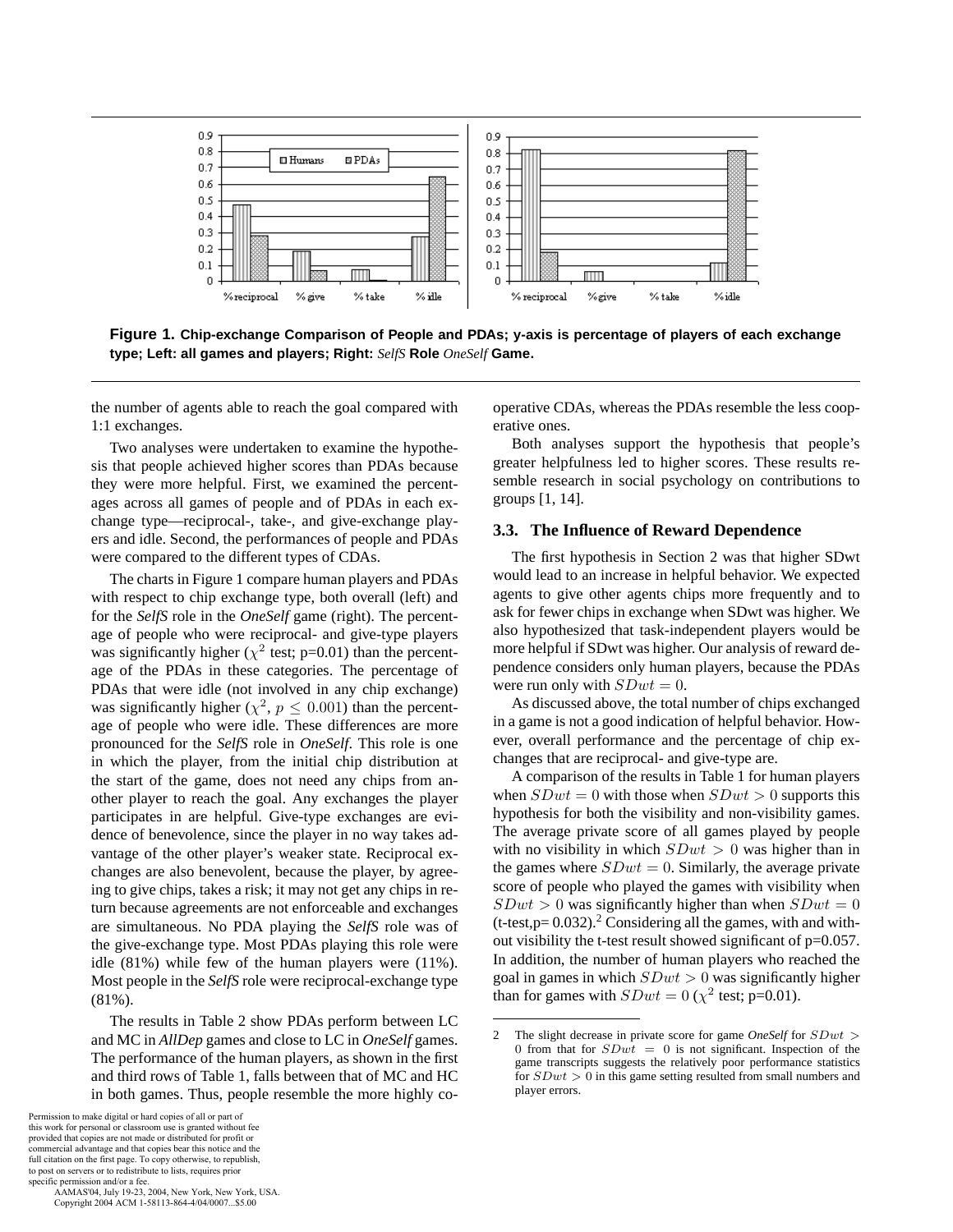

**Figure 2. Exchange-type Comparisons for Human Players; y-axis is percentage of players in all games. Left: SDwt; Center: Task Dependence. Right: Visibility;**

Reward dependency also influenced the exchange types of the human players. As shown in Figure 2 (left), a higher percentage of players were reciprocal- and give-type when  $SDwt > 0$  than when  $SDwt = 0$  and a lower percentage were take-type or idle.

#### **3.4. The Influence of Task Dependence**

The second hypothesis was that task-independent players, players that do not need other agents' help, would give chips to others less frequently and would ask more in exchange. We thus predicted that such players would be less frequently reciprocal- or give-exchange type players and more often take-type and idle players than would task-dependent players. The analysis of the *SelfS* role in the *OneSelf* game suggests that task dependency does influence the helpfulness of the players. Figure 2 (middle) shows that reciprocal and idle portions of this hypothesis holds for people. In particular, the percentage of taskdependent players that were reciprocal was significantly larger than the percentage of task independent players ( $\chi^2$ ) test,  $p \leq 0.001$ ). The one surprising result is that the percentage of task-independent players that were give-type was significantly higher than the percentage of task-dependent give-type players ( $\chi^2$  test,  $p \leq 0.001$ ). These results suggest that human players are generous and willing to give free chips even when they do not need anything in return. The charts in Figure 3, which give exchange types both people and PDAs for no-chip-visibility games and  $SDwt = 0$ are similar.

## **3.5. The Influence of Visibility**

We expected visibility to improve the performance of players and to increase their willingness to help one another. However, as Figure 2 (right) shows, the results only partially support this hypothesis.

The average private score for people in games with chip visibility was higher than their average score in games with no visibility. However, the effect on the players' exchangetype was less consistent. The percentage of players who

Permission to make digital or hard copies of all or part of this work for personal or classroom use is granted without fee provided that copies are not made or distributed for profit or commercial advantage and that copies bear this notice and the full citation on the first page. To copy otherwise, to republish, to post on servers or to redistribute to lists, requires prior specific permission and/or a fee.

 AAMAS'04, July 19-23, 2004, New York, New York, USA. Copyright 2004 ACM 1-58113-864-4/04/0007...\$5.00

were reciprocal-type increased with visibility and the percentage of those who were idle decreased, which supports the hypothesis. However, the percentage of those who were give-types was higher for no-visibility than for visibility. This result may be explained by the fact that with chip visibility, players' needs are known to each other, and as a result, players may be less willing to give out chips freely.

# **4. Conclusions and Future Work**

The experiments presented in this paper demonstrate that the Colored Trails game provides a rich framework for investigating decision-making strategies in multi-agent situations. The experimental results, in particular the superior performances in games played by people and by highly cooperative CDAs, indicate that cooperation is beneficial: it increases the average score and the average number of players reaching the goal. These results suggest that systems designers should build cooperative agents when constructing agents that will engage in group activities with people, not only because it improves performance, but also because people exhibit and expect it.

However, game-theory as well as results of strategic negotiation work suggest a major potential concern: designers of cooperative agents risk their agents being taken advantage of by other, less cooperative agents. To examine this worry, we ran games of 3 MC agents against each of the PDA agents and games of 3 HC agents against each of the PDA agents. The results of these games are reported in Table 3. The values in the table without brackets are those of the PDAs and the values in the brackets are those of the relevant CDA.

We expected the performance of PDAs, which are essentially non-cooperative, to improve when playing with MC and HC agents and to do so at the expense of the CDAs whose performance would degrade significantly. However, the results support only the first part of the hypothesis and a weak version of the second. The performance of the PDAs increases significantly in all games they played with HC agents (t-test, p=0.06) and the *AllDep* games with MC